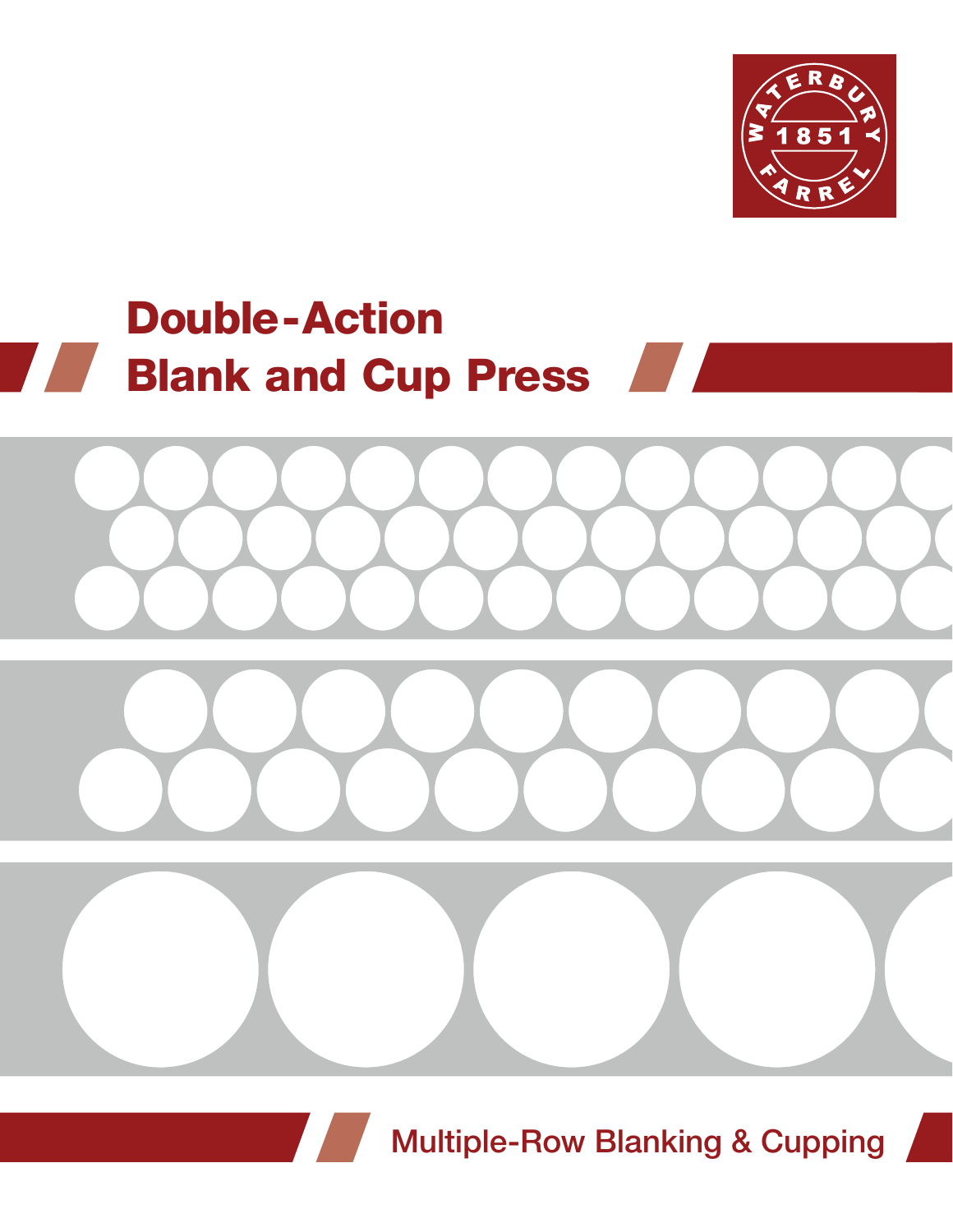# Double-Action Blank and Cup Press

### ... significant material cost savings

Waterbury Farrel Double Action Blank and Cup Presses are ideally suited for high volume production of cups to be used as input for downstream metal forming processes.

Available in five sizes, these presses are cam-actuated on the blank slide and crank actuated on the cupping slide. A cam-driven outer slide performs the blanking and holding operations. Blanking punches serve as a blank hold down mechanism and are individually adjustable for hold down pressure when multiple blanking.

The cam drive permits "dwell" at the bottom of the stroke. This dwell provides additional time to fully draw the metal from under the combination blanking punch and hold down sleeve. A crank actuated center slide carries the cup drawing tools and operates through the center of the combination blanking punch and hold down.

The action of the Press is purely mechanical with no pneumatic or hydraulic pads required. The full tonnage capacity of the Press is available for the work being performed, since no tonnage is lost overcoming reaction forces of pressure pads.

Waterbury Farrel Blank and Cup Presses are available with a series of customizable options, including a double crank design for heavier material and reduced holding pressure.

### Typical Features

- 1 / Variable Speed Drive
- 2 / Positive Machine Lubrication System
- 3 / Roll Feed Mechanism
- 4 / Stock Lubrication System
- 5 / Scrap Chopper
- 6 / Extra Long Gibbing for Precision Guidance

*Double-Action Blank and Cup Press Installation*

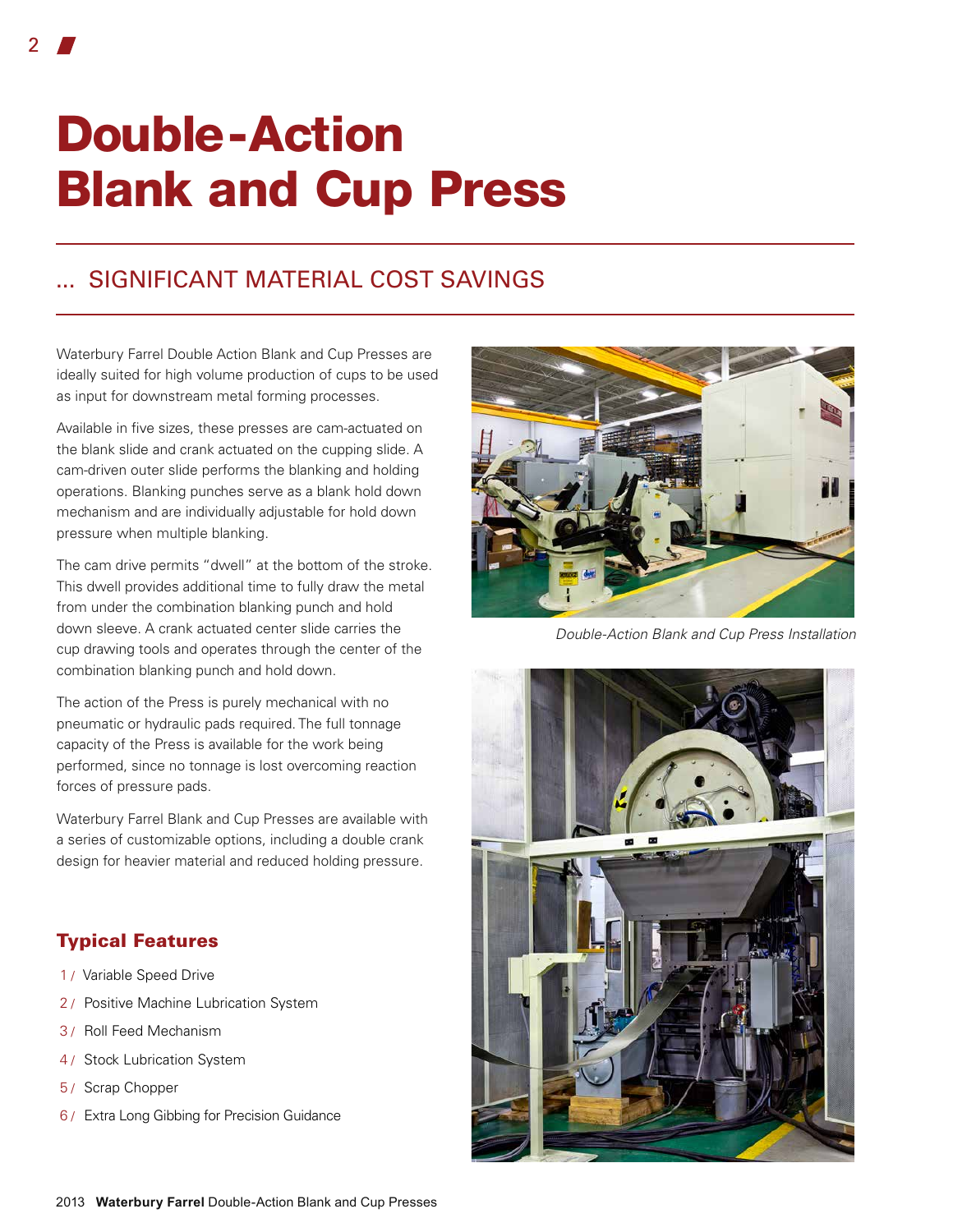## Double-Action Blank and Cup Press Specifications

| <b>Machine Size</b>       |     | A               | B               | $\mathbf{C}$   | D              | Е            |
|---------------------------|-----|-----------------|-----------------|----------------|----------------|--------------|
| Max. Stock Thickness      | In. | 0.04            | 0.04            | 0.04           | 0.04           | 0.03         |
| Shear Tonnage             | ton | 20              | 35              | 50             | 70             | 100          |
| Draw Tonnage              | ton | 15              | 25              | 35             | 50             | 70           |
| Blank Slide Sh. Ht.       | In. | 9               | 11              | 13             | 15             | 15           |
| <b>Blank Slide Stroke</b> | In. | $1\frac{1}{4}$  | $1\frac{1}{4}$  | $1\frac{1}{4}$ | $1\frac{1}{4}$ | 2            |
| Blank Slide Adj.          | In. |                 | 1               |                |                |              |
| Cup Slide Sh. Ht.         | In. | 12              | 14              | 16             | 18             | 18           |
| Cup Slide Stroke (Max.)   | In. | $5\frac{1}{2}$  | 8               | 12             | 12             | 12           |
| Cup Slide Adj.            | In. | 2               | 2               | 2              | 2              | 2            |
| Bed Dim. (L-R x F. B)     | In. | 16 x 24         | $19 \times 26$  | 24 x 38        | 30 x 49        | $38\times56$ |
| Max. Cup Length           | ln. | $1 \frac{3}{4}$ | $2 \frac{3}{4}$ | 4 1/4          | $4\frac{1}{4}$ | 4 1/4        |
| Overall Width             | In. | 50              | 58 1/2          | 69             | 83 ½           | 96           |
| Overall Length            | In. | 57              | 61 <sub>2</sub> | 78             | 96             | 104          |
| Overall Height            | In. | 128             | 144 1/2         | 162            | 178            | 205          |